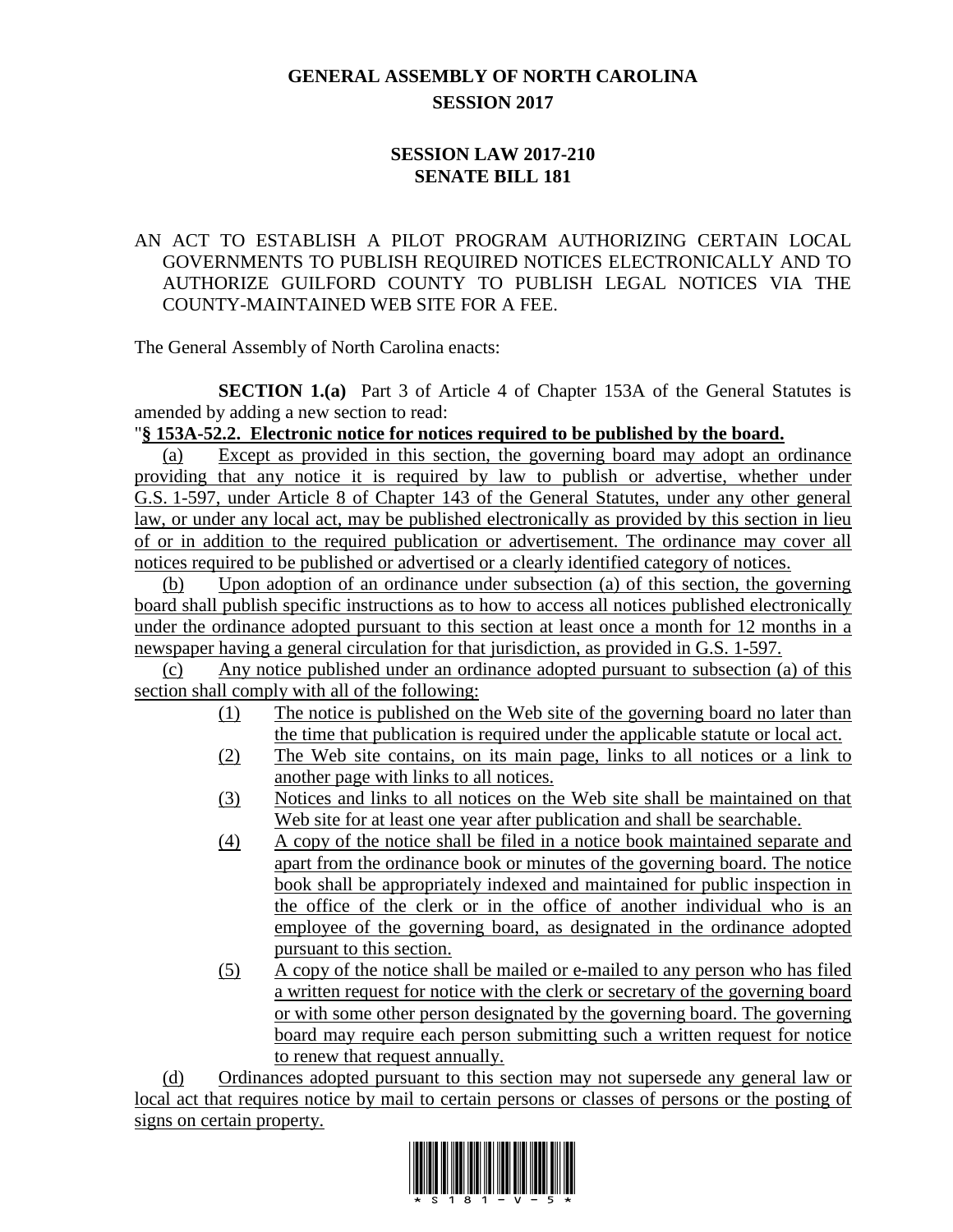(e) The ordinance adopted by the governing board may control notice given by any board appointed by the governing board, including the planning board, board of social services, and board of health.

(f) For purposes of this section, "governing board" means the body elected or appointed as the board of county commissioners, city council, or county board of elections."

**SECTION 1.(b)** G.S. 160A-1(7) reads as rewritten:

- "(7) "Publish," "publication," and other forms of the verb "to publish" mean insertion any of the following:
	- a. Insertion in a newspaper qualified under G.S. 1-597 to publish legal advertisements in the county or counties in which the city is located.
	- b. Electronic notice, as provided in G.S. 153A-52.2, if an ordinance has been adopted by the governing board."

**SECTION 1.(c)** G.S. 153A-1(6) reads as rewritten:

- "(6) "Publish," "publication," and other forms of the verb "to publish" mean insertion any of the following:
	- a. Insertion in a newspaper qualified under G.S. 1-597 to publish legal advertisements in the county.
	- b. Electronic notice, as provided in G.S. 153A-52.2, if an ordinance has been adopted by the governing board."
- **SECTION 1.(d)** G.S. 159-1(b)(5) reads as rewritten:
- "(5) "Publish," "publication," and other forms of the word "publish" mean insertion any of the following:
	- a. Insertion in a newspaper qualified under G.S. 1-597 to publish legal advertisements.
	- b. Electronic notice, as provided in G.S. 153A-52.2, if an ordinance has been adopted by that governing board."

## **SECTION 1.(e)** G.S. 163-33(8) reads as rewritten:

## "**§ 163-33. Powers and duties of county boards of elections.**

The county boards of elections within their respective jurisdictions shall exercise all powers granted to such boards in this Chapter, and they shall perform all the duties imposed upon them by law, which shall include the following:

> … (8) To provide for the issuance of all notices, advertisements, and publications concerning elections required by law. If the election is on a State bond issue, an amendment to the Constitution, or approval of an act submitted to the voters of the State, the State Board of Elections shall reimburse the county boards of elections for their reasonable additional costs in placing such notices, advertisements, and publications. In addition, the county board of elections shall give notice at least 20 days prior to the date on which the registration books or records are closed that there will be a primary, general or special election, the date on which it will be held, and the hours the voting places will be open for voting in that election. The notice also shall describe the nature and type of election, and the issues, if any, to be submitted to the voters at that election. Notice shall be given by advertisement at least once weekly during the 20-day period in a newspaper having general circulation in the county and by posting a copy of the notice at the courthouse door. Notice may additionally be made on a radio or television station or both, but such notice shall be in addition to the newspaper and other required notice. This subdivision shall not apply in the case of bond elections called under the provisions of Chapter 159. The county board may adopt a policy in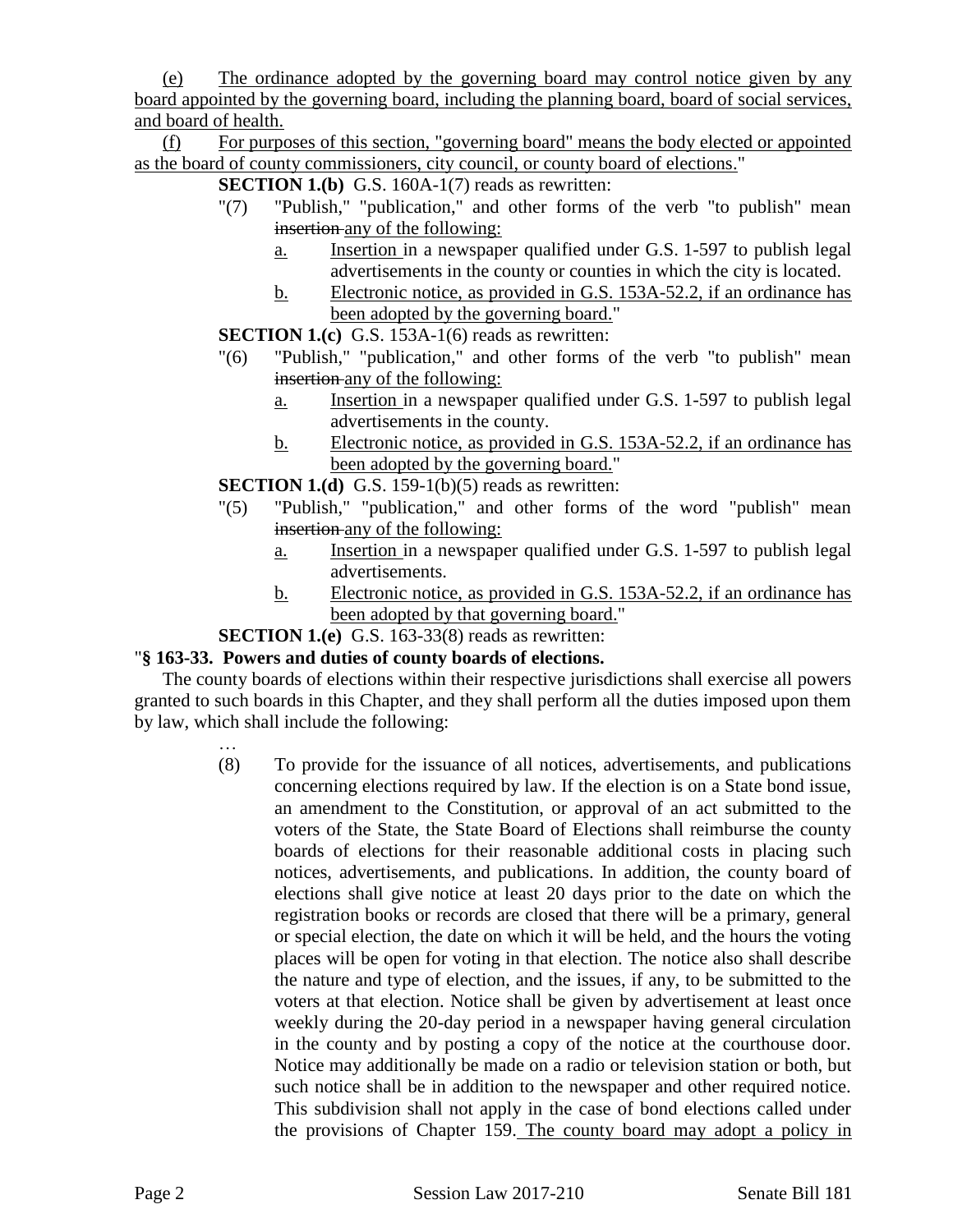accordance with G.S. 153A-52.2 to provide for notices, advertisements, and publications to be given electronically."

**SECTION 1.(f)** This section applies only to Guilford County and any municipality located wholly or partly in Guilford County.

**SECTION 1.(g)** This section becomes effective December 1, 2017, and applies to notices published on or after that date.

**SECTION 2.(a)** Article 50 of Chapter 1 of the General Statutes is amended by adding a new section to read:

#### "**§ 1-602. Publication via county-maintained Web site.**

(a) In lieu of publishing in a newspaper in accordance with this Article, publication of any notice permitted or required by law to be published in a newspaper may be accomplished by contracting with a county who has adopted an ordinance authorizing the county to publish such notice on the county-maintained Web site pursuant to this section. The board of commissioners may adopt an ordinance establishing the county Web site as a central location for publishing or advertising legal notices in accordance with this section, if the county complies with all of the following:

- (1) The county maintains its own Web site, with sufficient staff to maintain that Web site.
- (2) The county has sufficient staff to complete affidavits as needed for all legal notices as required by subsection (d) of this section.
- (3) The county collects and remits fees as provided in subsections (b) and (c) of this section.

(b) The county may charge fees for the administrative costs to the county as follows for such publication:

- (1) For foreclosures, except those initiated by that county, no more than four hundred fifty dollars (\$450.00).
- (2) For other notices, except those by the State or any other political subdivision thereof, no more than one hundred dollars (\$100.00).
- (3) For notices by the State or any other political subdivision thereof, other than that county, no more than ten dollars (\$10.00).
- (4) For notices by that county, no fee shall be charged.

(c) Whenever a county has published a notice or any other paper, document, or legal advertisement within the meaning of G.S. 1-597 and a county employee makes a written statement under oath taken before any notary public or other officer or person authorized by law to administer oaths, stating that the county placed such notice, paper, document, or legal advertisement upon its Web site, such sworn written statement shall be received in all courts in this State as prima facie evidence that the county placed the notice, paper, document, or legal advertisement upon its Web site for the stated period of time. When filed in the office of the clerk of the superior court of that county, any such sworn statement shall be deemed to be a record of the court and such record or a copy thereof duly certified by the clerk shall be prima facie evidence that the county placed the notice, paper, document, or legal advertisement upon its Web site for the stated period of time.

(d) Notwithstanding G.S. 1-595, when a statute or written instrument stipulates that an advertisement of a sale shall be made for any certain number of weeks, publication via the county Web site in accordance with this section for the number of weeks so indicated is a sufficient compliance with the requirement.

(e) Nothing in this section requires a county to adopt an ordinance authorizing the county to publish notices on a county-maintained Web site."

**SECTION 2.(b)** This section applies to Guilford County only.

**SECTION 2.(c)** This section becomes effective December 1, 2017, and applies to notices published on or after that date.